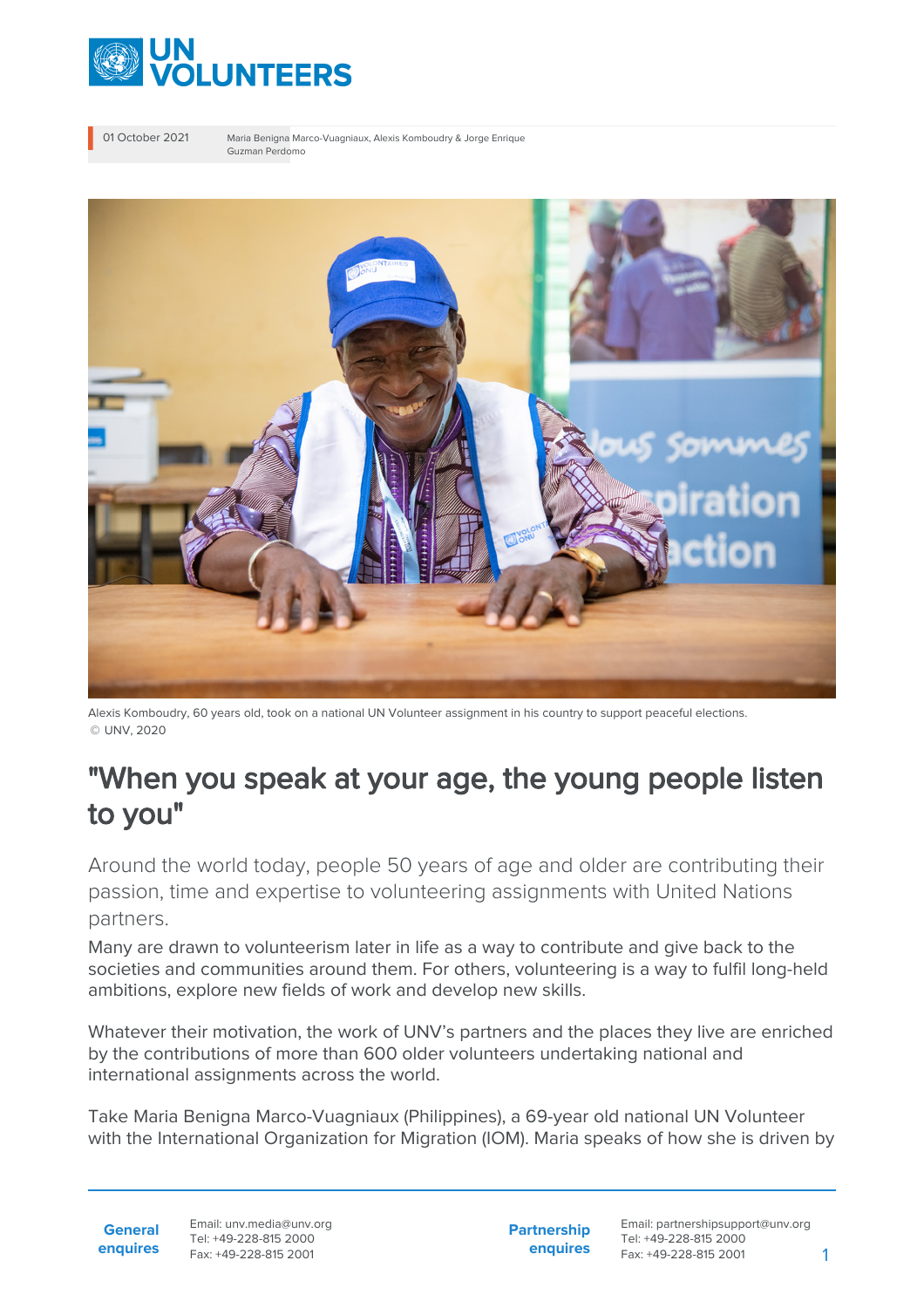

passion and commitment and how her connection with others helps her to stay healthy and happy.

As the Administrative Assistant in a department of 80 staff, I feel I am contributing in my simple way. I am learning to recognize my strengths and how to improve them. I provide substantive support and help out when colleagues have personal challenges. I render time to show empathy, lift their spirits and give advice if they are troubled, and I am proud of this. My motto is: "The best way to find yourself is to lose yourself in the service of others". --Maria Benigna Marco-Vuagniaux, UN Volunteer with IOM

Alexis Komboudry, a former national UN Volunteer in his home country of Burkina Faso, came to volunteer at age 60 following a 15-year stint with the United Nations Development Programme (UNDP), where he helped communities implement decentralization projects. After retiring, Alexis says he saw a call from UNDP for volunteers to support elections and thought to himself, "Why not get involved and see how local communities take ownership of the electoral process?".

Alexis managed eight polling stations, trained polling station attendants and supervised the deployment of electoral material. He also took part in the sensitization of communities for a peaceful electoral process, and was able to reach fellow Burkinabe of all generations.

## On the ground, someone said to me, "When you speak at your age, the young people listen to you". -- Alexis Komboudry, former national UN Volunteer with UNDP, Burkina Faso

Of the 638 volunteers aged fifty or above who served with UNV in 2021 to date, 494 are aged fifty plus, 125 are over the age of sixty, and 19 are 70 years old or more. The majority of these are serving in international assignments, just like Jorge Enrique Guzman Perdomo.

At 71 years of age, Jorge the oldest serving UN Volunteer in Latin America and the Caribbean. He is part of the electoral team that advises Bolivia's plurinational electoral body. Hailing from Colombia, Jorge is a UN Volunteer Electoral Communications Expert with UNDP in Bolivia.

"During my assignment, I supported the implementation of democratic, transparent and

**General enquires** **Partnership enquires**